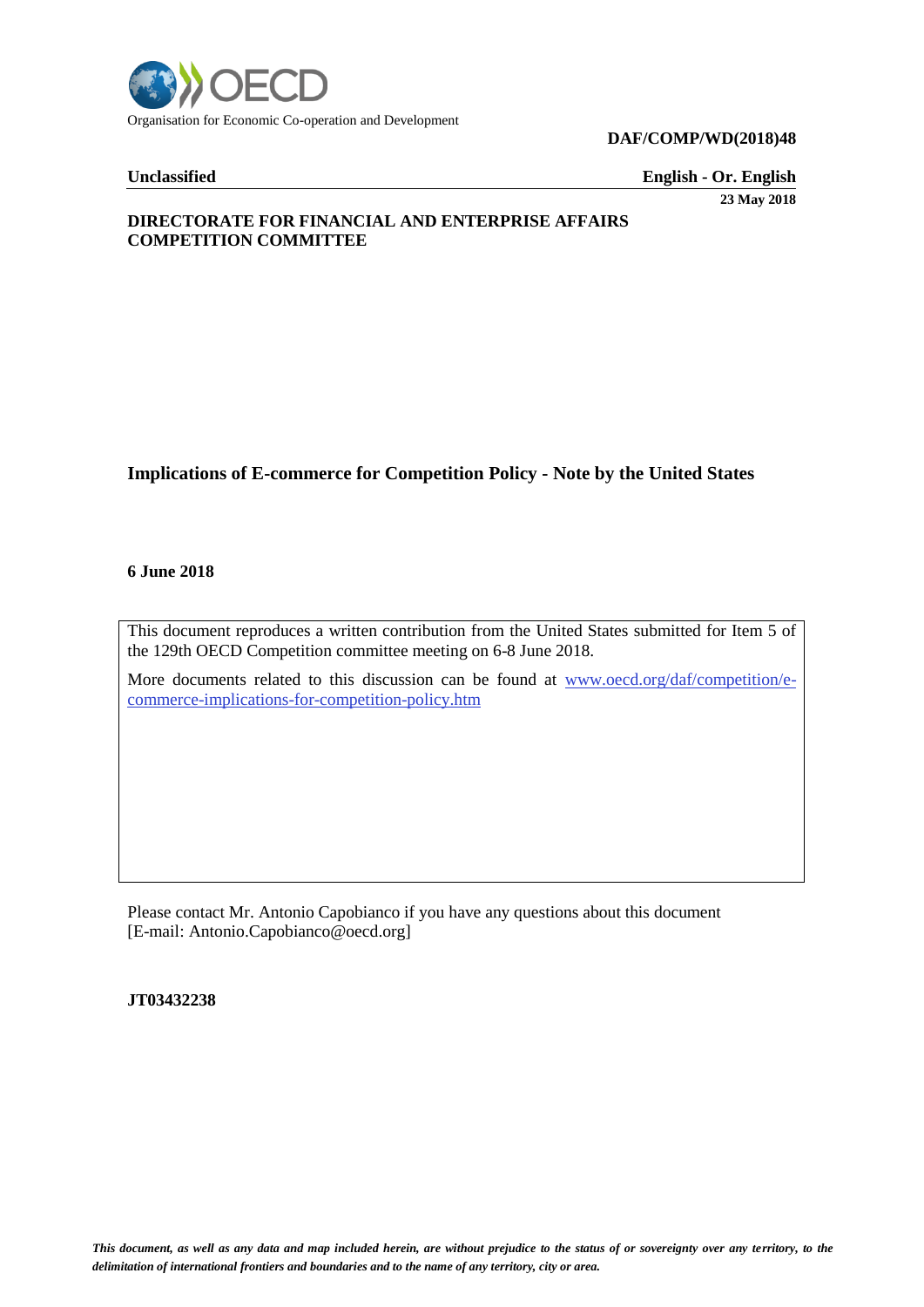# *United States*

# **1. Introduction**

1. The Committee last squarely examined competition issues in the e-commerce sector in October 2000 with a roundtable addressing "*Competition Issues in Electronic Commerce*"<sup>1</sup>. At that time, "[p]rice dispersion across B2Cs cast[...] doubt on the utility of Internet search engines, and on the current ability of entrepreneurs and governments to remove some of the ... obstacles to the development of e-commerce."<sup>2</sup>

2. At the same time, however, the Committee presciently recognized that "[i]n ecommerce cases, competition authorities will frequently be faced with the difficult problem of determining whether on-line and traditional commerce are in the same or different product markets."<sup>3</sup> It also recognized that e-commerce likely would expand geographic markets. Because of the length of time that has passed since the Committee's direct consideration of e-commerce and competition policy, now is an appropriate time to revisit some of the antitrust issues that may arise in this area.

3. Despite the length of time that has passed since the last consideration of ecommerce, the Committee has examined many topics in adjacent areas since 2000. For example, the Committee has held recent roundtables and hearings discussing: The Digital Economy<sup>4</sup>; Vertical Restraints for Online Sales<sup>5</sup>; Disruptive Innovations and their Effect on Competition<sup>6</sup>; Competition and Cross Platform Parity Agreements<sup>7</sup>; Big Data<sup>8</sup>; Algorithms and Collusion<sup>9</sup>; Price Discrimination;<sup>10</sup> and Multi-Sided Markets.<sup>11</sup> Though beyond the scope of this paper, the United States Federal Trade Commission and the Antitrust Division of the U.S Department of Justice have considered a variety of topics related to and involving e-commerce.<sup>12</sup>

4. E-commerce continues to expand distribution mechanisms, increase growth in retail markets, improve consumer choice, and spur innovation, among other things. Today, advances in technology routinely reform the way competition occurs in online environments, in offline environments, and in environments that exist at the confluence of the two. Antitrust agencies must navigate these quickly moving areas by monitoring developments and evaluating conduct as it occurs.

5. The U.S. Federal Trade Commission ("FTC") and the Antitrust Division of the U.S. Department of Justice ("DOJ") (together, "Agencies" or "Antitrust Agencies") submit this paper as part of the Committee's ongoing consideration of the growth of ecommerce and its implications for competition law and policy within the OECD and as an update to the Agencies' previous submissions in the area of competition policy in the digital age.

6. This remainder of this paper is organized as follows. Section 2 describes some examples of the prevalence of online marketplaces and the increasing interaction of online and offline marketplaces. Section 3 explains that U.S. antitrust laws provide the framework and tools to analyze activity in these spheres that may violate the antitrust laws by describing illustrative examples of cases brought by the Agencies. Section 4 concludes.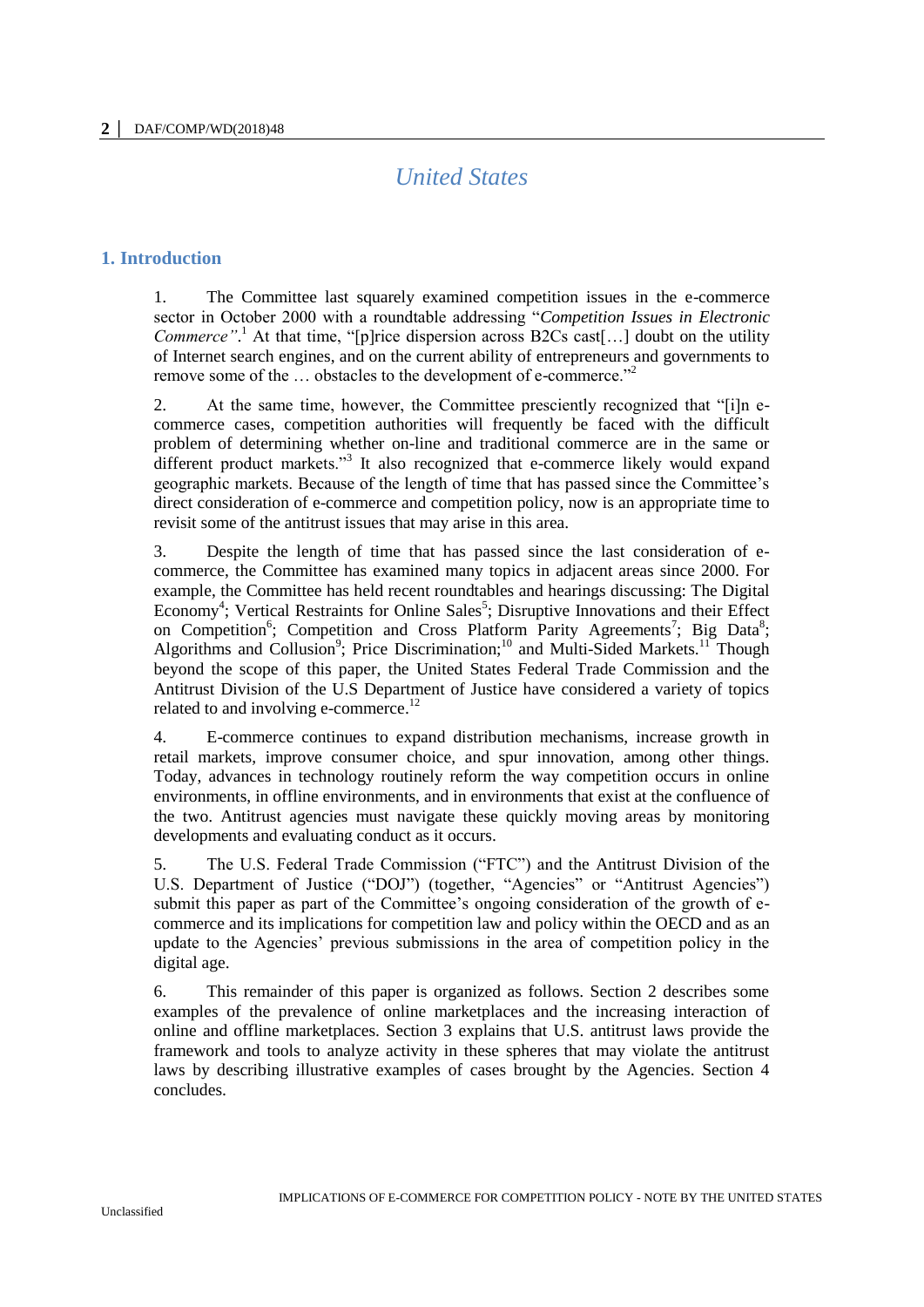# **2. The Increasing Interaction of Online and Offline Marketplaces**

7. Online, or e-commerce, sales are on the rise.<sup>13</sup> The United States Census Bureau reports on quarterly online sales, including their size compared to total quarterly retail sales.<sup>14</sup> Online sales have increased steadily since 2008 and currently measure about 9% of total quarterly retail sales.<sup>15</sup> There is no indication the trend will slow or reverse anytime soon.

8. Moreover, online and offline marketplaces increasingly interact and compete with each other. This development has required the Agencies to consider the effects of these sales and the interaction between the marketplaces when considering the competitive effects of conduct or transactions. For example, the existence, or the potential existence, of both online and offline competitors can, but does not necessarily, impact market definition and analysis of a transaction or conduct. Every case depends on the facts and circumstances existing at the time of the merger or conduct in question. Although online sales are increasingly relevant to antitrust analysis, they are not always a significant factor, and the US agencies consider the relevant facts in each case.<sup>16</sup> A significant question is always which product markets likely are or would be affected and the competitive landscape in those markets.

9. The increasingly blurred lines between online and offline sales and distribution has led to companies engaging in myriad distribution methods to compete. This multichannel approach allows companies to match supply-side output with demand-side requirements. These supply-side responses to demand-side shifts in consumer behavior may be an indication that competition is working rather than being a sign of trouble.

10. For example, Amazon, a company that began and previously existed only online, opened a brick-and-mortar store in Washington, D.C. This was its 15<sup>th</sup> location and continued its expansion into the offline space.<sup>17</sup> Its recent purchase of Whole Foods Market, discussed further below, furthered the blurring of the line between offline and online sales. Nordstrom, a traditional offline store, in 2011 purchased HauteLook, a flash sales site that existed entirely online.<sup>18</sup> This has given consumers expanded shopping options such as the ability to return items to Nordstrom Rack stores items purchased online at Hautelook.

11. Importantly, antitrust law needs to be aware of more than just online/e-commerce versus offline/bricks and mortar competition. Antitrust law must be cognizant of the integration of technology into traditional items like durable goods, whether sold online or offline. Competition to manufacture so-called smart-home devices is robust and creating an ever-growing sector of commerce and in areas not traditionally centered on technology, such as smart ovens, refrigerators, and even mirrors.<sup>19</sup> Consumers' everincreasing demand for innovative devices fuels competition in this area. The Federal Trade Commission in 2013 hosted a day-long "Internet of Things" workshop, at which it considered the benefits and risks associated with the Internet of Things, largely in the areas of consumer privacy and security.<sup>20</sup> Although the Antitrust Agencies understand it is not within the purview of all competition agencies globally to address consumer protection issues, this FTC staff report is relevant to the growing consumer demand for interconnected items.

12. The Antitrust Agencies have considered the increasingly blurred lines between online and offline competition in recent cases, which serve as exemplars of the increasingly indistinct boundary between the online and offline spheres and which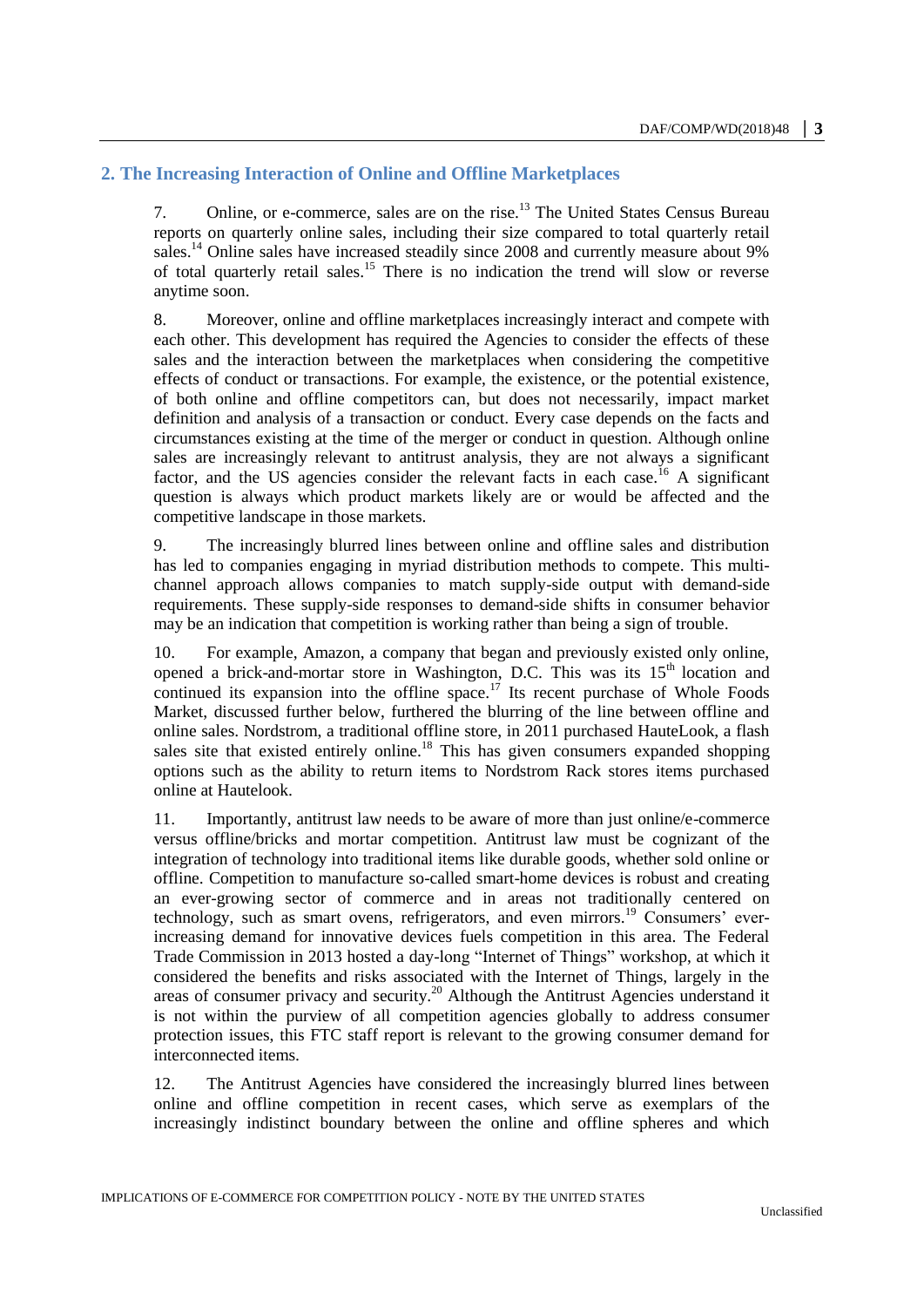#### **4 │** DAF/COMP/WD(2018)48

demonstrate that the Agencies' traditional antitrust tools are flexible enough to accommodate these new methods of competing.

13. First, the FTC considered the competitive implications of the merger of a primarily-online seller of books and consumer products (Amazon) with an offline seller of groceries (Whole Foods). It considered whether the acquisition substantially lessened competition under Section 7 of the Clayton Act or constituted an unfair method of competition under Section 5 of the FTC Act, determining that it did neither of those things.<sup>21</sup> In employing its traditional merger-investigation tools, the FTC analyzed the facts of competition both online and offline and determined that the merger of the two companies would not substantially lessen competition.

14. Second, the FTC considered online competition—ultimately determining that it did not tip the balance—in its analysis of the 2014 Men's Wearhouse/Jos. A. Bank transaction. In its analysis, the FTC determined that online sales are not a significant factor in every market, even though when the FTC looks at competition today, "it typically considers the significance of online sales."<sup>22</sup> Although it considered online competition, the FTC determined that competitive dynamics between bricks-and-mortar stores, which rested on factors like promotional strategies and tailoring service, were not affected to a significant degree by competition online.<sup>23</sup> Despite limited competition from online sources, the merging companies faced significant competition from other bricksand-mortar stores such that the transaction was unlikely to harm consumers.

15. Third, the Antitrust Division also has considered these issues. In 2013, a federal district judge ruled that Apple had violated section 1 of the Sherman Act by conspiring to raise the prices of e-books. The court found that Apple had participated with publishers in a per se unlawful horizontal price-fixing conspiracy. Ultimately, the court determined that Apple's illegal conduct deprived consumers of the benefits of competition on e-books and forced them to pay higher prices.

16. The Division filed its suit against Apple and five publishers in 2012 and reached settlements with the publishers. The court's order required Apple to modify its existing agreements with the publisher defendants to allow retail price competition on e-books and eliminate the "most-favoured-nation" clauses that facilitated raising e-book prices. The order also prohibited Apple from serving as an information conduit among e-book publishers and from retaliating against publishers for refusing to sell e-books on agency terms (under which the publisher set the retail price and paid Apple a commission). Further, the order barred Apple from entering into agreements with e-book publishers that are likely to increase, fix, or set the price at which other e-book retailers may sell content. Finally, the court ordered the appointment of an external compliance monitor to ensure the adequacy of Apple's antitrust compliance policies.<sup>24</sup> In 2015, the U.S. Court of Appeals for the Second Circuit upheld the judgment and injunction against Apple.<sup>25</sup> The court rejected Apple's argument that the rule of reason should apply because Apple had a vertical relationship to the publishers. The court explained that the relevant agreement in restraint of trade was not Apple's vertical contracts with the publishers, but rather the horizontal agreement that Apple orchestrated among the publishers to raise e-book prices. Such a horizontal price-fixing conspiracy is the "archetypal example" of a *per se* unlawful restraint on trade, and each of the conspiracy's members is liable for the *per se* violation even if one has a vertical relationship to the others.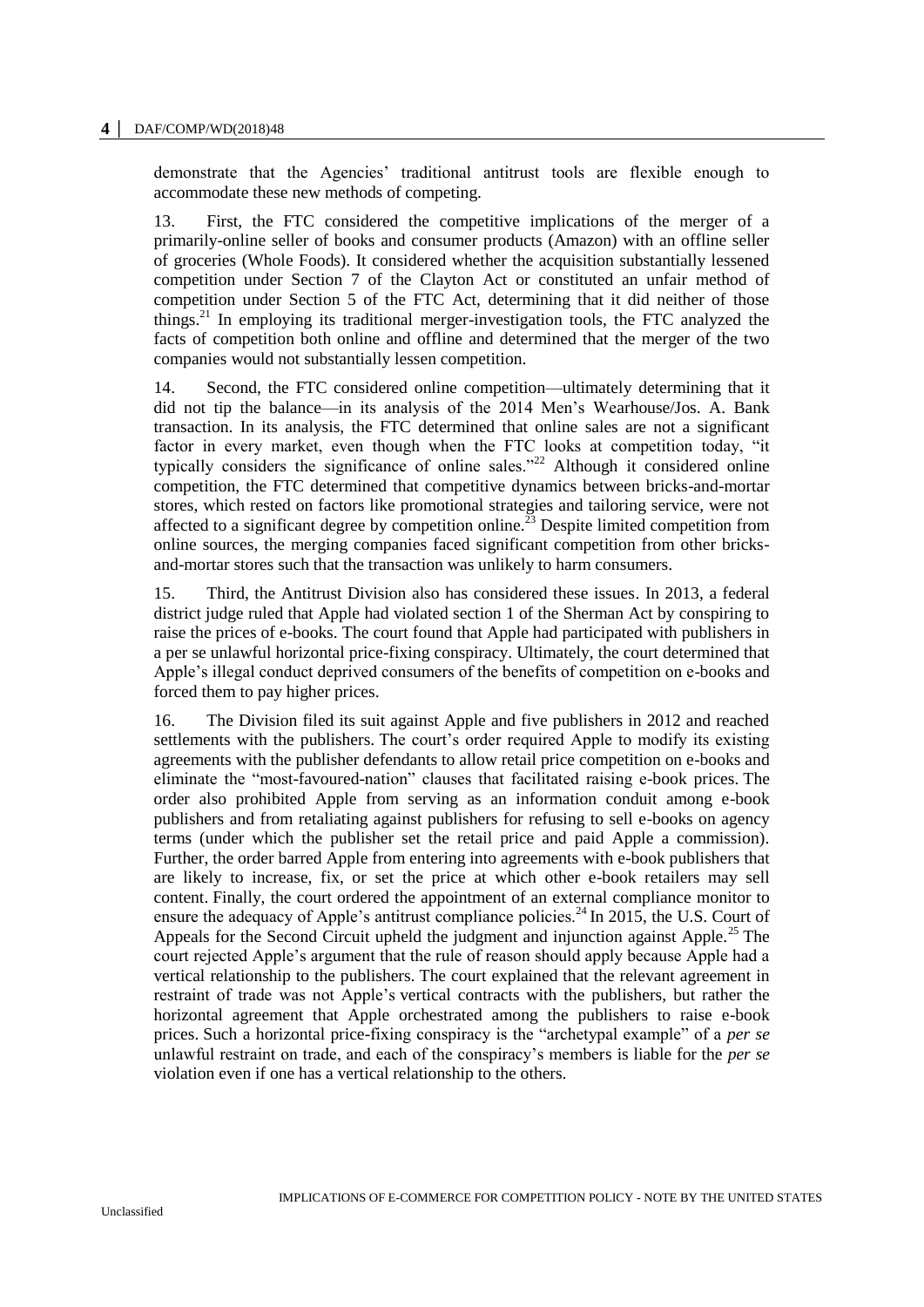## **3. The U.S. Antitrust Laws are Flexible Enough to Address New Forms of Competition**

17. As described above, business and competition are evolving quickly and are moving beyond simply selling in a bricks-and-mortar store or selling on a single website. The U.S. antitrust laws, though in existence for more than a century, can address new methods of competition and remediate potential harms that occur in this rapidly changing environment. In the end, the Antitrust Agencies rely on the facts of each case and use their tools to determine whether the transaction or conduct at issue is likely to reduce consumer welfare by reducing output, raising prices or stifling innovation. Whether in the sphere of e-commerce or outside it, '"antitrust demands evidence of harm or likely harm to competition."26

18. The hypothetical potential for collusion between algorithms is a frequent topic for discussion and writing, but it is not currently known or understood whether it is possible or likely for algorithms to collude without human involvement. The Antitrust Agencies noted in their submission to the Competition Committee in June 2017 that firms have long employed rules—whether explicit or implicit—to set prices. Such formulas historically have been implemented by individuals. Increasingly, price setting is being conducted by computers using algorithms, and "[many firms use algorithms to set pricing on the internet because there are vast pricing data to sort through and changing prices is relatively inexpensive."<sup>27</sup> Pricing algorithms react more quickly to pricing decisions by competitors, operating in a dynamic way that allows prices to respond quickly to changes in market circumstances, but it is unclear whether, in any given situation, an algorithm will spur competition, incentivize collusion, or prompt cheating.<sup>28</sup> Nevertheless, there is little to suggest that, absent evidence of a collusive agreement among competitors, the U.S. antitrust laws, which guard the competitive process and are not price-control statutes, have a role to play in this area.<sup>29</sup>

19. To provide an actual example, the DOJ has charged two executives and an ecommerce retailer in a price-fixing conspiracy in which the conspirators utilized pricing algorithms to fix the prices of posters sold on the Amazon Marketplace. On this platform, a retailer priced its own products, and Amazon determined the order in which to display products in response to a customer query. While this determination was based on a number of factors, the retailer offering the lowest price for the product that is most responsive to the search query typically appeared first in Amazon's search results, which was the most desirable spot for generating sales. To date, one executive and the ecommerce retailer have pleaded guilty for subverting competition for poster sales on the Amazon Marketplace by agreeing to match prices for specific posters sold on the Amazon marketplace.<sup>30</sup>

20. The conspirators used commercially available algorithm-based pricing software, which continually collects competitor pricing information and prices a product based on a set of rules implemented by the seller. In order to match prices, one conspirator, with the agreement of the other, programmed its algorithm to find the lowest-price offered by a non-conspiring competitor for a particular poster, and then set its poster price just below that, and another conspirator set its algorithm to match the first conspirator's price. By agreeing to fix prices for certain posters, the conspirators eliminated competition among themselves for these sales. Such competition likely would have driven the poster prices down further. The conspirators monitored the effectiveness of their pricing algorithms by spot checking prices and enforced their price-fixing agreement. Once the pricing algorithms were in place, however, the conspiracy was, to a large extent, self-executing.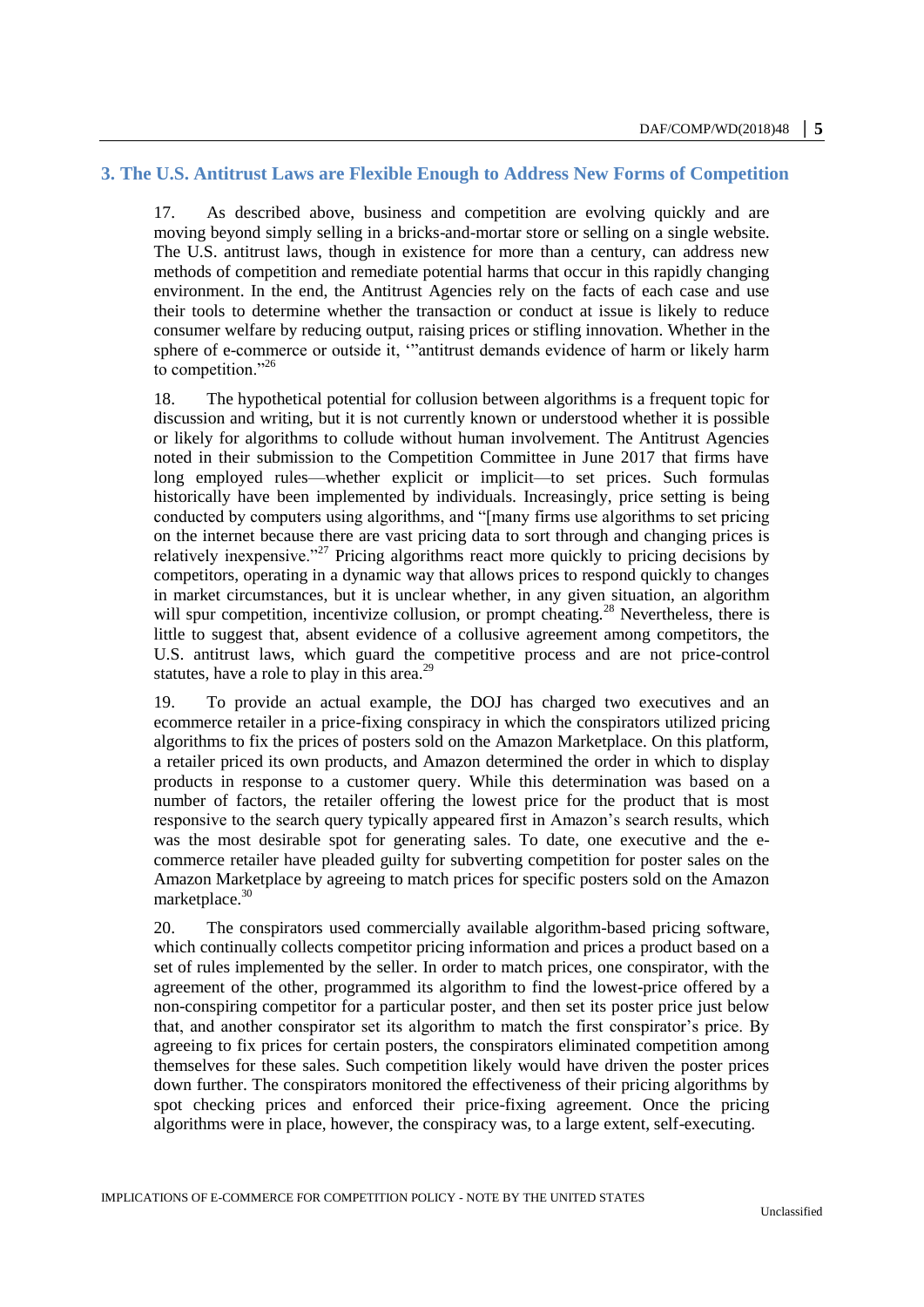21. In another e-commerce case, two companies and the top executive of each pleaded guilty in 2017 to criminal charges related to a price-fixing conspiracy for customized promotional products sold online to U.S. customers. The companies, Zaappaaz Inc. and Custom Wristbands Inc., agreed to pay criminal fines of \$1.9 million and \$0.4 million, respectively. According to the charges, the conspirators attended meetings and communicated in person and online. The investigation revealed that the conspirators used social media platforms and encrypted messaging applications, such as Facebook, Skype and WhatsApp, to reach and implement their illegal agreements. Specifically, the defendants agreed, from as early as 2014 until June 2016, to fix the prices of customized promotional products sold online, including wristbands and lanyards. $31$ 

22. Under the U.S. antitrust laws, e-commerce firms with market power are prohibited from engaging in conduct that anticompetitively excludes rivals. Unilateral conduct of this sort could be viewed by some as an undue risk in technology markets where firms may have a technological advantage that gives them a large market share. Importantly, however, large market share alone is not a violation of the U.S. antitrust laws.

23. A firm with market power may violate U.S. law through anticompetitive vertical restraints such as exclusive dealing. As the Agencies noted in their 2013 submission to the Competition Committee on Vertical Restraints for Online Sales, "[t]he presence, absence or extent of online sales in a market is a fact that is considered as part of any analysis, but in and of itself is not a fact that would require changing the analytic process."<sup>32</sup> First, the procompetitive or anticompetitive nature of a vertical restraint depends on the facts of the case and does not rest on the online nature of the companies involved. The importance and relevance of factors such as network effects, free-riding and other relevant factors likely varies from case to case. Second, even if future cases or empirical research were to demonstrate a relationship between online sales and an increase or decrease in competitive harm, vertical restraints will be analyzed using the rule of reason under U.S. antitrust law.<sup>33</sup>

24. A perceived absence of cases brought in relation to a particular factual setting does not mean that the U.S. Antitrust Authorities cannot or will not bring them in the right circumstances. One example of this is *U.S. v. Microsoft*. <sup>34</sup> Consistent with longstanding U.S. precedent, DOJ indicated that if "Microsoft had confined itself to improving and promoting its products on their merits, it would have faced no antitrust liability."<sup>35</sup> The Court of Appeals determined that this is the right framework for antitrust scrutiny of unilateral conduct by a firm that harms competition by excluding competitors. It is a standard that the Antitrust Agencies apply today regardless of whether conduct occurs in the e-commerce sector or outside it.

25. Antitrust analysis of mergers in the United States often is concerned with mergers of horizontal competitors. The FTC has reviewed a number of mergers between companies that compete partially or completely through e-commerce; in some cases, the FTC has found no basis to challenge the transaction, but in others it has. For example, in 2015, the FTC challenged the acquisition of Office Depot, Inc. by Staples, Inc. After conducting an investigation for nearly a year, the FTC filed a lawsuit in the U.S. District Court for the District of Columbia and an administrative action to block the merger.<sup>36</sup>

26. The two parties had attempted to merge in 1997; the U.S. District Court for the District of Columbia granted the FTC's motion for an injunction to block the merger. $37$ Notably, online sales were not a relevant consideration in 1997—the relevant product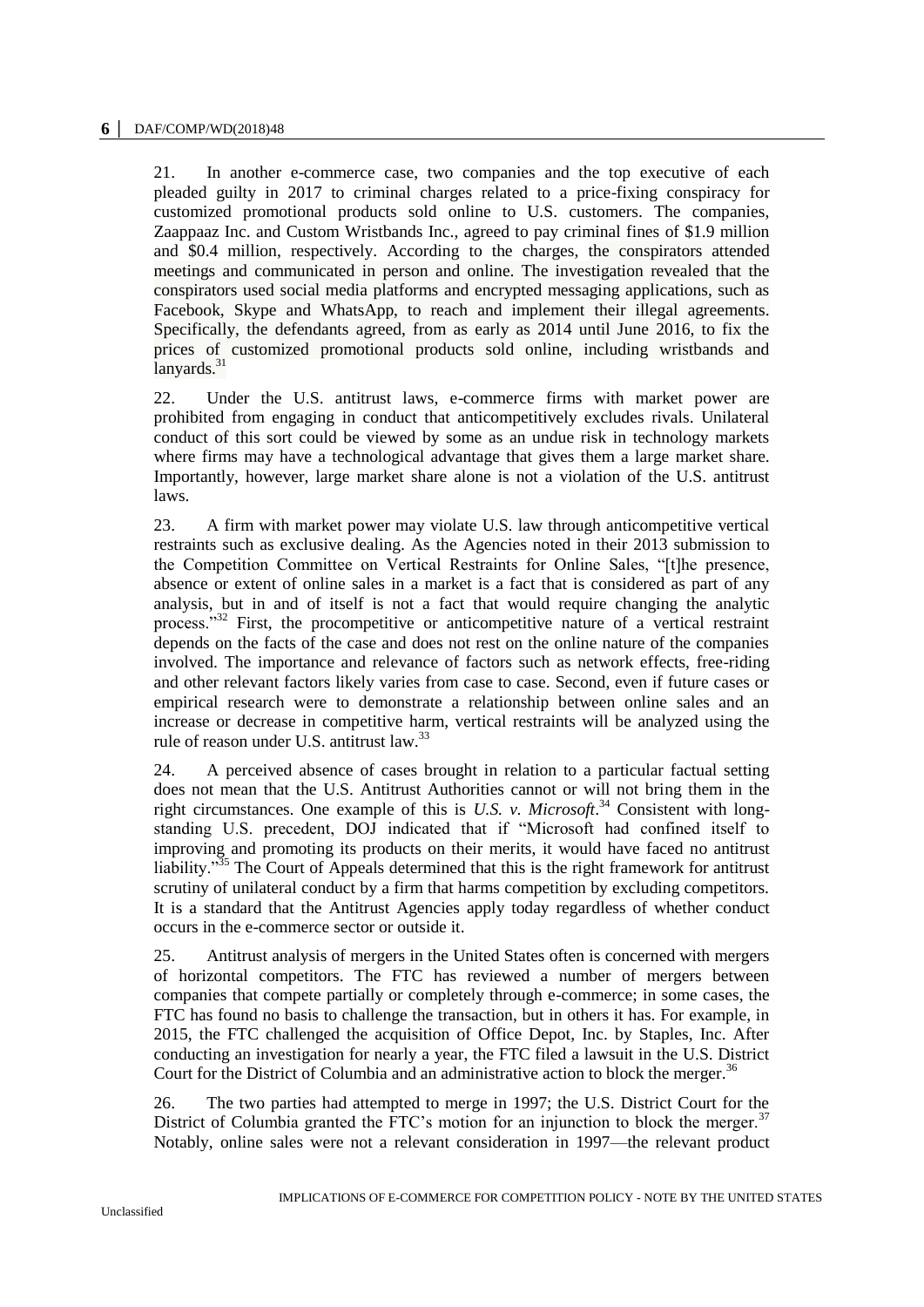market included only "retail sale of office supplies … through office supply superstores."<sup>38</sup> Between 1997 and 2017, however, Office Depot had acquired Office Max in 2013, and the FTC cleared that transaction without remedies.<sup>39</sup> In deciding to close its seven-month investigation into that transaction, the FTC noted that the market for the sale of consumable office supplies had changed materially in the interim. Specifically, the "explosive growth of online commerce" significantly changed the Commission's analysis of the relevant product market and led to the determination that Office Depot and Office Max would not be able to raise prices in the relevant product market. $40$ 

27. In the 2015 Staples/Office Depot transaction, the FTC found that the market for office supplies had been reshaped since 1997 by the growth of mass merchants like Wal-Mart, club stores like Costco, and online retailers. The FTC's analysis of the 2015 transaction focused on a different product market than the previous transactions, however. Specifically, it focused on business-to-business (B-to-B) customers that "require a single vendor with a broad geographic footprint", a market segment that was not adequately served by online competitors like  $A$ mazon.<sup>41</sup> The district court's decision to grant an injunction rested on the key issue of market definition and, in particular, the question of whether online competitors would adequately constrain the merged entity's sales offline. The court found that they would not, accepting the FTC's narrow "price discrimination" market whose anticompetitive effects would vary significantly for different customers purchasing similar products.<sup>42</sup> Because the merging parties were the only suppliers that offered a national footprint and services like next-day delivery that customers purchasing nationally demand, the merging parties would not be constrained by competition from online competitors.

28. The FTC also has considered the competitive implications of other transactions in the online space. For example, the FTC used its traditional competition tools, including an analysis of likely switching, to determine that Zillow, Inc.'s acquisition of Trulia, Inc.<sup>43</sup> did not violate Section 7 of the Clayton Act or Section 5 of the FTC Act. Despite close competition between the two web portals for home buying, the agency's investigation revealed that real estate agents use varied methods, aside from the merging parties' platforms, to attract customers. The Commission also examined the competitive dynamics on the consumer-facing side of the platform and concluded that the combined entity would continue to "have strong incentives to develop new features in order to grow its consumer audience and thereby increase its advertising revenue."<sup>44</sup> Thus, there was insufficient evidence that the parties would be able to raise prices or would fail to continue to innovate after the transaction.<sup>45</sup>

29. The FTC also brings enforcement proceedings, using its consumer protection authority, against companies for violations of Section 5 of the FTC Act. Section 5 prohibits, among other things, unfair or deceptive acts or practices in the marketplace. Under this authority, the FTC's Bureau of Consumer Protection brings enforcement actions to stop law violations and require companies to take affirmative steps to remediate unlawful behavior. Nonetheless, the consideration of privacy as a consumer protection concern is different from treating it as a potential competition concern.<sup>46</sup> Legitimate concerns about privacy have different solutions—firms must protect consumer data in line with consumer protection standards, including disclosure.

30. For example, in 2014, the FTC's Bureau of Consumer Protection notified Facebook and WhatsApp about their obligations to protect the privacy of users in light of Facebook's proposed acquisition of WhatsApp.<sup>47</sup> The FTC did not challenge Facebook's acquisition on competition grounds. And, although the FTC has not challenged a merger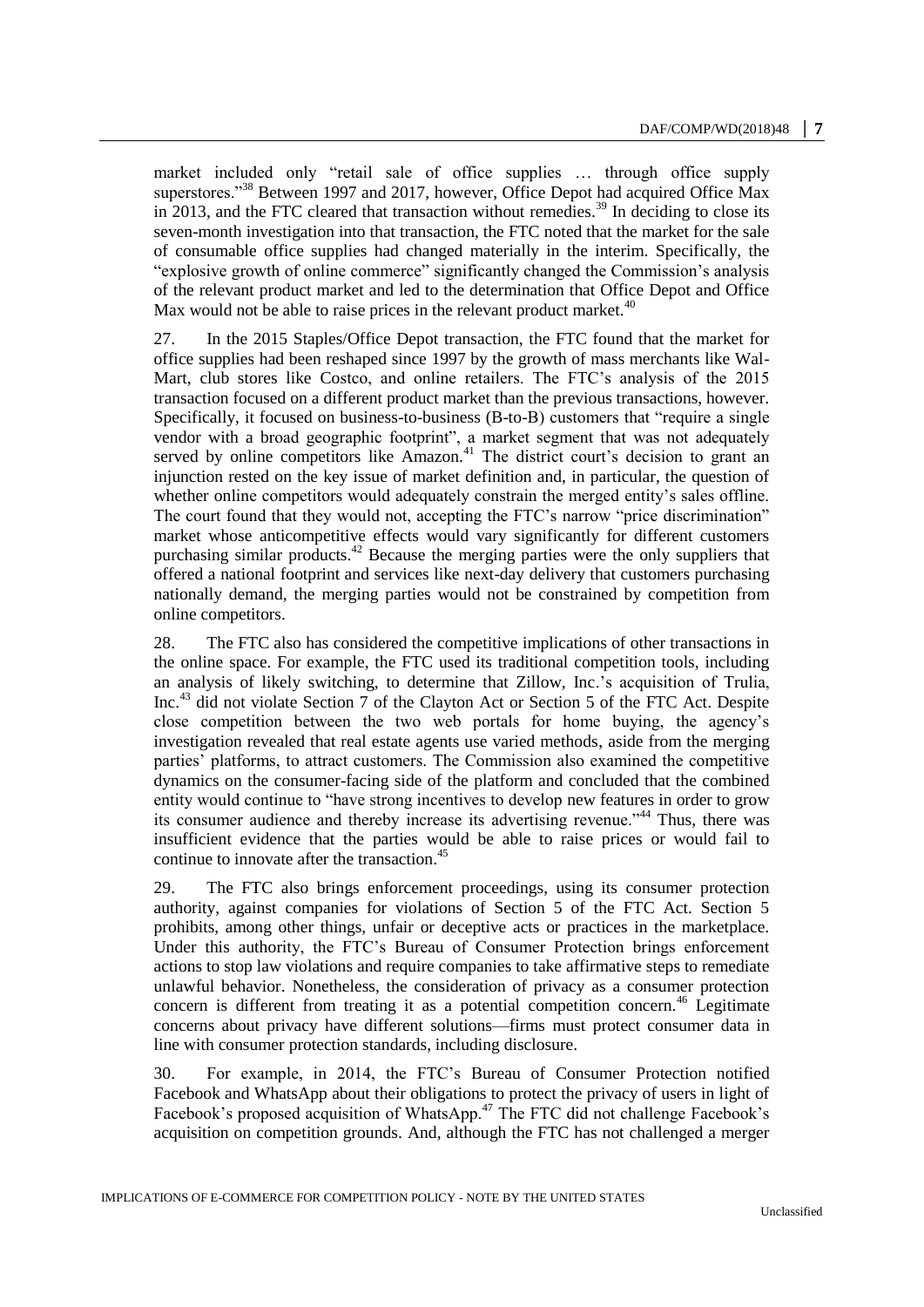#### **8 │** DAF/COMP/WD(2018)48

on the basis of a reduction in non-price competition over privacy protections, the FTC has explicitly recognized that privacy can be a non-price dimension of competition.<sup>48</sup> Nevertheless, enforcers should be very careful about any assumptions that privacy can be measured and valued in a manner equivalent to price or quality in mergers or conduct matters. Privacy is not a proxy for price and should not be treated as such, because it is unclear that reduced privacy is uniformly disfavored by consumers or that a competition enforcer should analyze it in the same way as a reduction in quality or an increase in price.

## **4. Conclusion**

31. As illustrated by the discussion above, the presence or absence of online competitors can affect the Antitrust Agencies' analysis of mergers and conduct, but it does not, in itself, require a novel approach to the analysis. Each case is evaluated on the facts at hand, including any competitive constraints imposed by the presence of online sales. E-commerce can increase (or decrease) competition at retail, it can enhance (or diminish) consumer choice particularly; it can spur (or chill) innovation in distribution and other areas. The Antitrust Agencies will continue to apply their competition tools to the facts of each situation to address harms to competition and consumers when they occur.

<sup>1</sup> Note by the United States, *Competition Issues in Electronic Commerce*, Jan. 23, 2001, DAFFE/CLP(2000)32 *, available at* http://www.oecd.org/regreform/sectors/1920373.pdf.

2 *Id*. at 9.

3 *Id*. at 8.

4 *See The Digital Economy*, Feb. 7, 2013, DAF/COMP(2012)22, *available at*  http://www.oecd.org/daf/competition/The-Digital-Economy-2012.pdf.

5 *See* Note by the United States, *Vertical Restraints for On-Line Sales*, Sept. 12, 2013, at 151-62, DAF/COMP(2013)13, *available at* [http://www.oecd.org/daf/competition/VerticalRestraintsFor](http://www.oecd.org/daf/competition/VerticalRestraintsFor%20OnlineSales2013.pdf)  [OnlineSales2013.pdf;](http://www.oecd.org/daf/competition/VerticalRestraintsFor%20OnlineSales2013.pdf) *see also id*. at 151, 152 (noting that "[t]he presence, absence, or extent of online sales in a market is a fact that is considered as part of any analysis, but in and of itself is not a fact that would require changing the analytic process").

6 *See Key Points of the Hearing on Disruptive Innovation*, May 11, 2017, DAF/COMP/M(2015)1/ANN8/FINAL, *available at* 

https://one.oecd.org/document/DAF/COMP/M(2015)1/ANN8/FINAL/en/pdf; *see also* Note by the United States, *Hearing on Disruptive Innovation*, Jun. 19, 2015,

 DAF/COMP/WD(2015)54, *available at* [http://www.oecd.org/officialdocuments/publicdisplay](http://www.oecd.org/officialdocuments/publicdisplay%20documentpdf/?cote=DAF/COMP/wd(2015)54&docLanguage=En)  [documentpdf/?cote=DAF/COMP/wd\(2015\)54&docLanguage=En,](http://www.oecd.org/officialdocuments/publicdisplay%20documentpdf/?cote=DAF/COMP/wd(2015)54&docLanguage=En) at 2 ("Historically, disruptive innovation … has posed little concern for competition enforcement agencies in the United States, because it tends to spur greater competition.").

7 *See Summary of Discussion of the Hearing on Across-Platforms Parity Agreements*, Mar. 30, 2016, DAF/COMP/M(2015)2/ANN2/FINAL, *available at*  [http://www.oecd.org/officialdocuments/publicdisplaydocumentpdf/?cote=DAF/COMP/M\(2015\)2/](http://www.oecd.org/officialdocuments/publicdisplaydocumentpdf/?cote=DAF/COMP/M(2015)2/ANN2/FINAL&doclanguage=en) [ANN2/FINAL&doclanguage=en;](http://www.oecd.org/officialdocuments/publicdisplaydocumentpdf/?cote=DAF/COMP/M(2015)2/ANN2/FINAL&doclanguage=en) *see also* Note by United States, *Hearing on Across Platform Parity Agreements*, Oct. 17, 2015,

 DAF/COMP/WD(2015)72, *available at* [http://www.oecd.org/officialdocuments/publicdisplay](http://www.oecd.org/officialdocuments/publicdisplay%20documentpdf/?cote=DAF/COMP/WD(2015)72&doclanguage=en)  [documentpdf/?cote=DAF/COMP/WD\(2015\)72&doclanguage=en](http://www.oecd.org/officialdocuments/publicdisplay%20documentpdf/?cote=DAF/COMP/WD(2015)72&doclanguage=en) (noting that parity agreements may be procompetitive or anticompetitive, depending on the facts and circumstances at issue).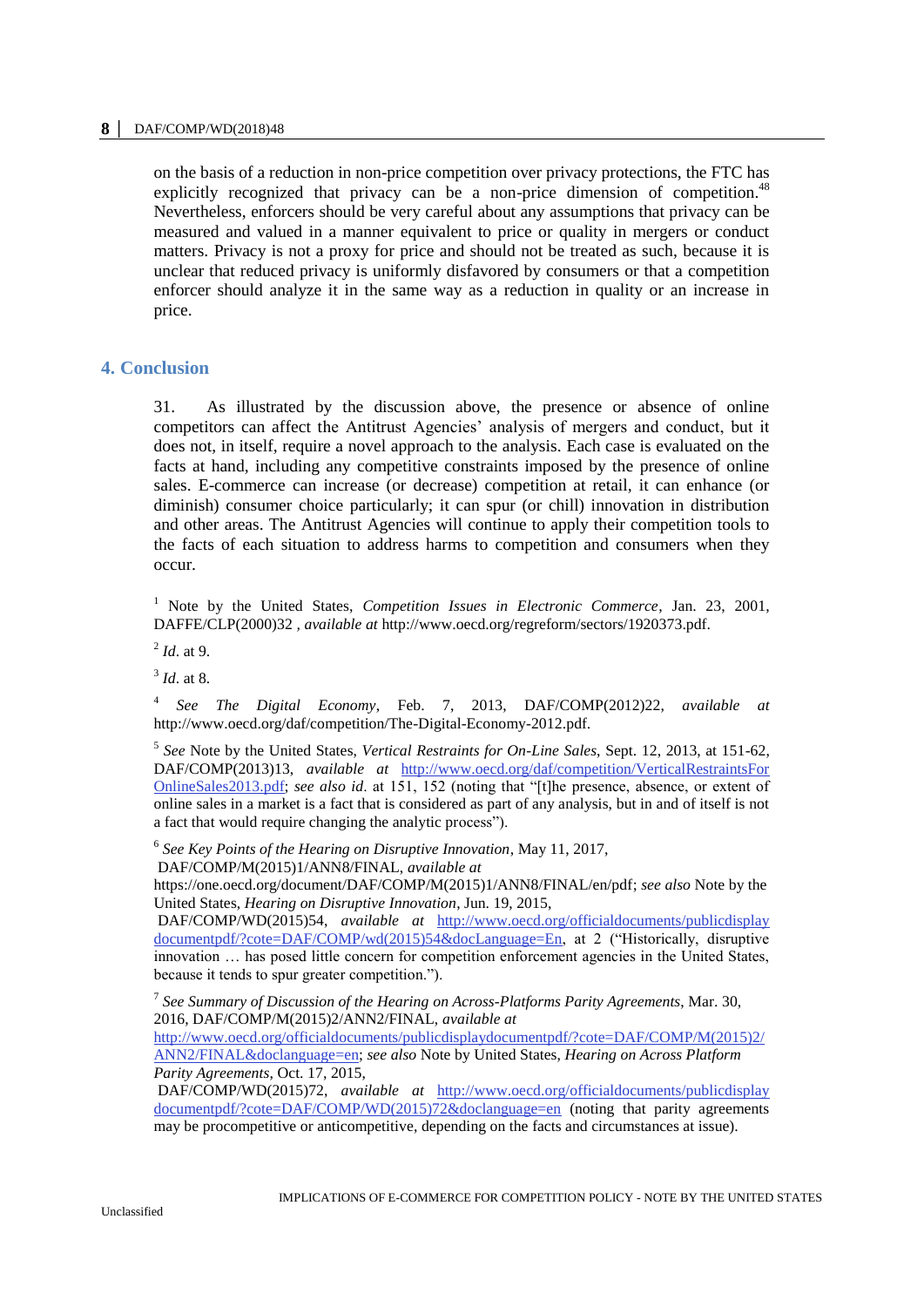8 *See Summary of Discussion of the Hearing on Big Data*, Apr. 26, 2017, DAF/COMP/M(2016) 2/ANN2/FINAL, *available at* https://one.oecd.org/document/DAF/COMP/M(2016)2/ANN2/FIN AL/en/pdf.

9 *See Algorithms and Collusion: Competition Policy in the Digital Age*, 2017, *available at*  http://www.oecd.org/daf/competition/Algorithms-and-colllusion-competition-policy-in-the-digitalage.pdf*; see also* Note by the United States, *Algorithms and Collusion*, May 26, 2017, DAF/COMP/WD(2017)41, at 3, *available at* https://one.oecd.org/document/DAF/COMP/WD (2017)41/en/pdf (noting that U.S. antitrust laws safeguard the competitive process and do not provide any basis for price control or regulation).

<sup>10</sup> *See* Note by United States, Roundtable on "Price Discrimination", Nov. 21, 2016, DAF/COMP/WD(2016)69, *available at* https://www.ftc.gov/system/files/attachments/ussubmissions-oecd-other-international-competition-fora/price\_discrimination\_united\_states.pdf.

<sup>11</sup> *See* Note by United States, *Roundtable on Two-Sided Markets,* Jun. 4, 2009, DAF/COMP/WD(2009)68, *available at* [https://www.ftc.gov/sites/defalt/files/attachments/us-subm](https://www.ftc.gov/sites/defalt/files/attachments/us-subm%20issions-oecd-and-other-international-competition-fora/roundtabletwosided.pdf)  [issions-oecd-and-other-international-competition-fora/roundtabletwosided.pdf,](https://www.ftc.gov/sites/defalt/files/attachments/us-subm%20issions-oecd-and-other-international-competition-fora/roundtabletwosided.pdf) *see also Hearing on Rethinking the Use of Traditional Antitrust Enforcement Tools in Multi-sided Markets*, Feb, 14, 2018, DAF/COMP/WD(2017)55, *available at* https://one.oecd.org/document/DAF/COMP/WD (2017)55/en/pdf.

<sup>12</sup> *See* U.S. Fed. Tr. Com'n, *FTC Big Data Report*, Jan. 2016, *available at*  https://www.ftc.gov/system/files/documents/reports/big-data-tool-inclusion-or-exclusionunderstanding-issues/160106big-data-rpt.pdf; U.S. Fed. Tr. Com'n, *FTC Sharing Economy Report*, Nov. 2016, *available at* [https://www.ftc.gov/system/files/documents/reports/sharing-economy](https://www.ftc.gov/system/files/documents/reports/sharing-economy-issues-facing-platforms-participants-regulators-federal-trade-commission-staff/p151200_ftc_staff_%20report_on_the_sharing_economy.pdf)[issues-facing-platforms-participants-regulators-federal-trade-commission-staff/p151200\\_ftc\\_staff\\_](https://www.ftc.gov/system/files/documents/reports/sharing-economy-issues-facing-platforms-participants-regulators-federal-trade-commission-staff/p151200_ftc_staff_%20report_on_the_sharing_economy.pdf)  [report\\_on\\_the\\_sharing\\_economy.pdf.](https://www.ftc.gov/system/files/documents/reports/sharing-economy-issues-facing-platforms-participants-regulators-federal-trade-commission-staff/p151200_ftc_staff_%20report_on_the_sharing_economy.pdf) *See also* Asst. Atty. Gen. Makan Delrahim, *Don't Stop Believin': Antitrust in the Digital Era,* Apr. 19, 2018, *available at* [https://www.justice.gov/opa/](https://www.justice.gov/opa/%20speech/assistant-attorney-general-makan-delrahim-delivers-keynote-address-university-chicagos)  [speech/assistant-attorney-general-makan-delrahim-delivers-keynote-address-university-chicagos;](https://www.justice.gov/opa/%20speech/assistant-attorney-general-makan-delrahim-delivers-keynote-address-university-chicagos) Bruce Hoffman, U.S. Fed. Tr. Com'n, *Competition Policy and the Tech Industry—What's at Stake?*, Apr. 12, 2018, *available at* [https://www.ftc.gov/system/files/documents/public\\_statements](https://www.ftc.gov/system/files/documents/public_statements%20/1375444/ccia_speech_final_april30.pdf)  [/1375444/ccia\\_speech\\_final\\_april30.pdf;](https://www.ftc.gov/system/files/documents/public_statements%20/1375444/ccia_speech_final_april30.pdf) Deborah Feinstein, U.S. Fed. Tr. Com'n, *Big Data in a Competition Environment*, May 2015, *available at* **Error! Hyperlink reference not valid.***.*

<sup>13</sup> The U.S. Census Bureau defines e-commerce sales as "sales of goods and services where the buyer places an order, or the price and terms of the sale are negotiated over an Internet, mobile device…extranet, Electronic Data Interchange (EDI) network, electronic mail, or other comparable online system. Payment may or may not be made online." *See* Press Release, U.S. Dep't of Commerce, *Quarterly Retail E-Commerce Sales*, Feb. 16, 2018 at 2 n.1, *available at*  https://www.census.gov/retail/mrts/www/data/pdf/ec\_current.pdf. The OECD briefing paper for this Roundtable discussion encompasses a slightly broader concept e-commerce and includes the important segment of online advertising services. *See* OECD Briefing Paper*, Roundtable on "Implications of E-commerce for Competition Policy",* Mar. 2, 2018 at 2, *available at*  http://www.oecd.org/daf/competition/e-commerce-implications-for-competition-policy.htm.

<sup>14</sup> See Press Release, U.S. Dep't of Commerce, *supra* n.13. The Census Bureau presents this information according to four major sectors: manufacturing, wholesale, retail, and a select set of services.

<sup>15</sup> This report has been criticized for underrepresenting the relative amount of e-commerce sales, because it undercounts online sales by retailers that operate bricks-and-mortar stores, such as Walmart. *See* David S. Evans, Scott Murray, and Richard Schmalensee, *Why Online Retail Sales are Much Larger than US Census Data Report*, Feb. 7, 2016, *available at*  https://papers.ssrn.com/sol3/papers.cfm?abstract\_id=2716266.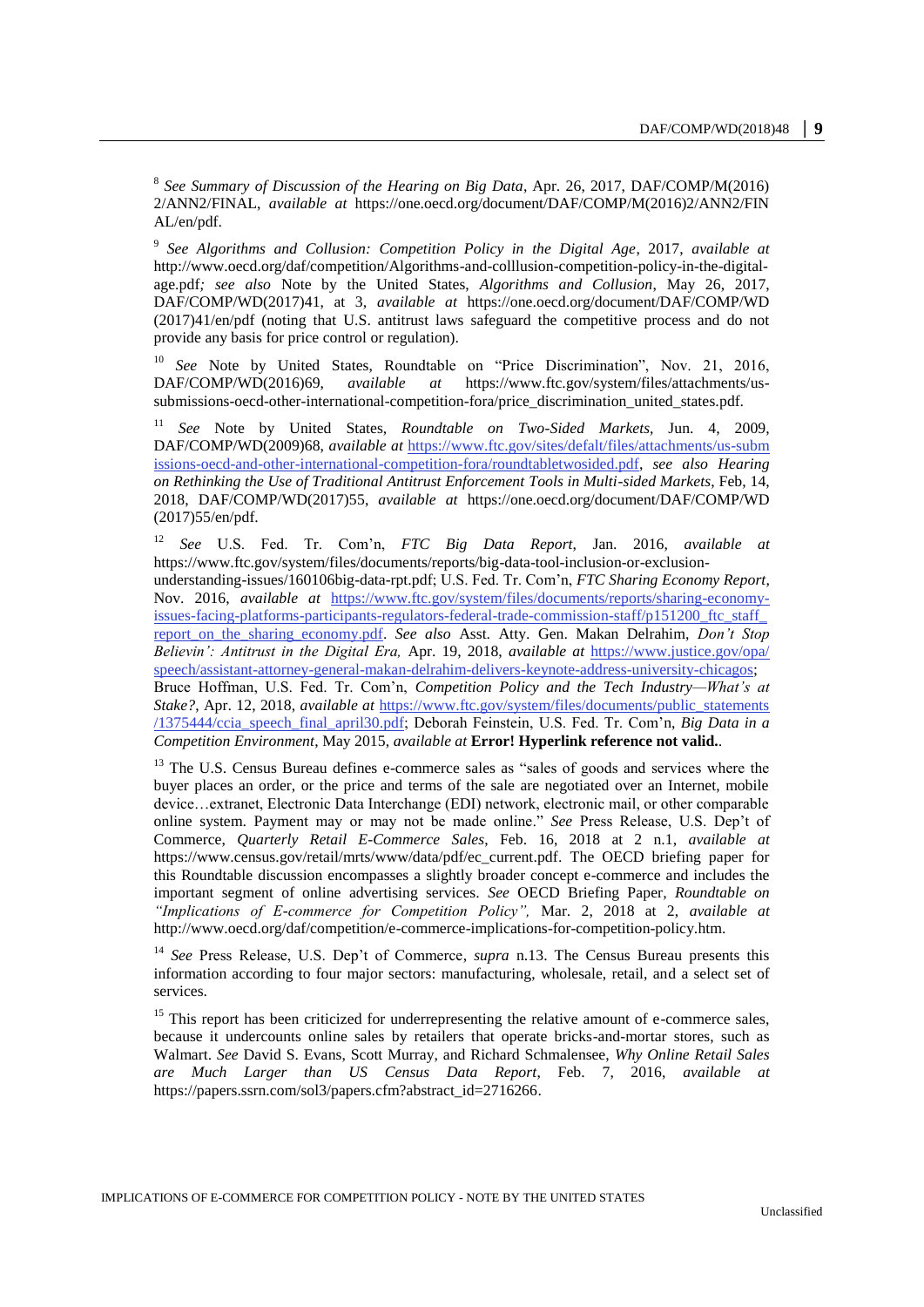<sup>16</sup> *See* Blog, *Sometimes brick & mortar competition is enough,* Deborah Feinstein, Alexis Gilman, and Melissa Davenport, U.S. Fed. Tr. Com'n, May 30, 2014, *available at* **Error! Hyperlink reference not valid.**.

<sup>17</sup> See Welcome to Amazon Books, https://www.amazon.com/b?ie=UTF8&node=13270229011 (listing locations); *see also* Abha Bhattarai *Amazon's first Washington-area bookstore opens March 13*, [https://www.washingtonpost.com/news/business/wp/2018/03/12/amazons-first-washing](https://www.washingtonpost.com/news/business/wp/2018/03/12/amazons-first-washing%20ton-area-bookstore-opens-tuesday/?utm_term=.82b2c8a91a87)  [ton-area-bookstore-opens-tuesday/?utm\\_term=.82b2c8a91a87.](https://www.washingtonpost.com/news/business/wp/2018/03/12/amazons-first-washing%20ton-area-bookstore-opens-tuesday/?utm_term=.82b2c8a91a87)

<sup>18</sup> *See* Press Release, *Nordstrom to Acquire HauteLook*, Feb. 17, 2011, *available at*  http://press.nordstrom.com/phoenix.zhtml?c=211996&p=irol-newsarticle&ID=1530280.

<sup>19</sup> *See* Steve Koenig, *Smart Home Competition Fuels Innovation and Creativity*, Apr. 2, 2018, *available at* [https://techpinions.com/smart-home-competition-fuels-innovation-and-creativity/52](https://techpinions.com/smart-home-competition-fuels-innovation-and-creativity/52%20614)  [614.](https://techpinions.com/smart-home-competition-fuels-innovation-and-creativity/52%20614)

<sup>20</sup> *See* U.S. Fed. Tr. Com'n, *Internet of Things: Privacy and Security in a Connected World,* Jan. 2015, *available at* https://www.ftc.gov/system/files/documents/reports/federal-trade-commissionstaff-report-november-2013-workshop-entitled-internet-things-privacy/150127iotrpt.pdf.

<sup>21</sup> *See* Statement of Fed. Tr. Com'n's Acting Director of the Bureau of Competition on the Agency's Review of Amazon.com, Inc.'s Acquisition of Whole Foods Market Inc., *available at* https://www.ftc.gov/news-events/press-releases/2017/08/statement-federal-trade-commissionsacting-director-bureau.

<sup>22</sup> *See supra* n.16.

<sup>23</sup> *See* https://www.ftc.gov/enforcement/cases-proceedings/closing-letters/mens-wearhousejosbank-clothiers (closing letters to counsel for The Men's Wearhouse, Inc. and Jos A. Bank Clothiers, Inc.).

<sup>24</sup> *See* [http://www.justice.gov/atr/public/press\\_releases/2013/299776.htm](http://www.justice.gov/atr/public/press_releases/2013/299776.htm) and **Error! Hyperlink reference not valid.**.

<sup>25</sup> *United States v. Apple, Inc.*, 791 F.3d 290 (2d Cir. 2015).

<sup>26</sup> Makan Delrahim, *supra* n.12.

<sup>27</sup> *See* Note by the United States, *Algorithms and Collusion,* Jun. 21-23, 2017, DAF/COMP/WD(2017)41, at 2, *available at* https://one.oecd.org/document/DAF/COMP/WD( 2017)41/en/pdf.

<sup>28</sup> *See id*.

<sup>29</sup> The position of the United States was described more thoroughly in its 2017 paper submitted to the OECD. *See generally Algorithms and Collusion*, *supra* n.27.

<sup>30</sup> *See* https://www.justice.gov/atr/case/us-v-daniel-william-aston-and-trod-limited; **Error! Hyperlink reference not valid.**.

<sup>31</sup> *See* [https://www.justice.gov/opa/pr/e-commerce-company-and-top-executive-agree-plead-guilty](https://www.justice.gov/opa/pr/e-commerce-company-and-top-executive-agree-plead-guilty-price-fixing-conspiracy-customized)[price-fixing-conspiracy-customized](https://www.justice.gov/opa/pr/e-commerce-company-and-top-executive-agree-plead-guilty-price-fixing-conspiracy-customized) and [https://www.justice.gov/opa/pr/second-e-commerce-comp](https://www.justice.gov/opa/pr/second-e-commerce-comp%20any-and-its-top-executive-agree-plead-guilty-price-fixing-conspiracy)  [any-and-its-top-executive-agree-plead-guilty-price-fixing-conspiracy.](https://www.justice.gov/opa/pr/second-e-commerce-comp%20any-and-its-top-executive-agree-plead-guilty-price-fixing-conspiracy)

<sup>32</sup> Note by the United States, *Vertical Restraints for Online Sales*, Sept. 12, 2013, DAF/COMP(2013)13, *available at* [http://www.oecd.org/competition/VerticalRestraintsForOnline](http://www.oecd.org/competition/VerticalRestraintsForOnline%20Sales2013.pdf)  [Sales2013.pdf.](http://www.oecd.org/competition/VerticalRestraintsForOnline%20Sales2013.pdf)

<sup>33</sup> This is consistent with the evolution under U.S. antitrust law of the treatment of vertical restraints from *per se* liability to rule of reason analysis. *See Leegin Creative Leather Prods., Inc. v. PSKS, Inc*., 551 U.S. 877 (2007) (holding that all vertical restraints, price and non-price, should be evaluated under the rule of reason).